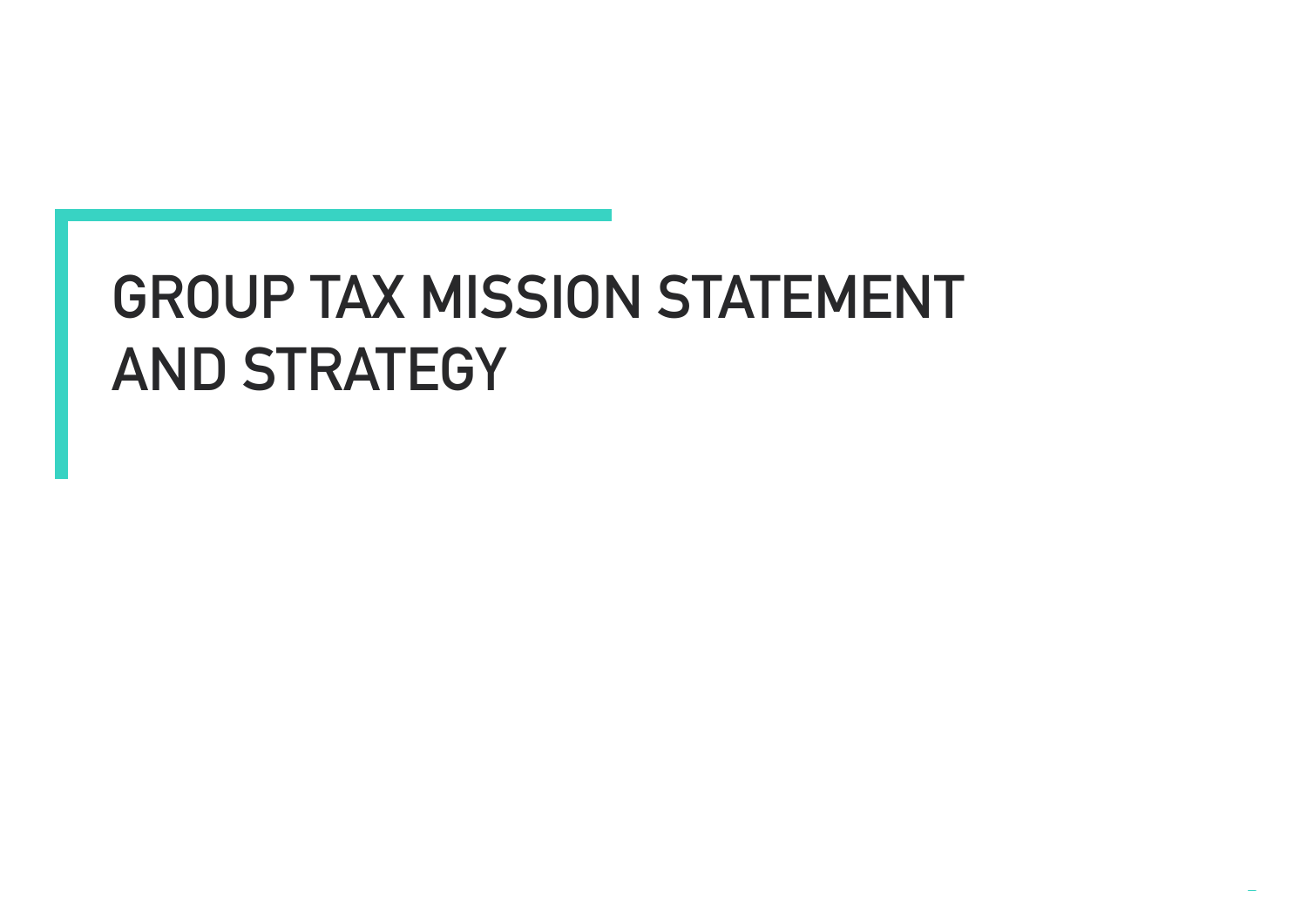## **CONTENTS**

| <b>INTRODUCTION</b>                          | 3         |
|----------------------------------------------|-----------|
| <b>TAX MISSION STATEMENT</b>                 | 4         |
| <b>TAX STRATEGY</b>                          | 5         |
| <b>FURTHER DETAILS ON THE 3 TAX PILLARS:</b> |           |
| <b>TAX COMPLIANCE</b>                        | $7 - 10$  |
| <b>TAX RISK MANAGEMENT</b>                   | $11 - 12$ |
| <b>TAX OPTIMISATION</b>                      | $13 - 15$ |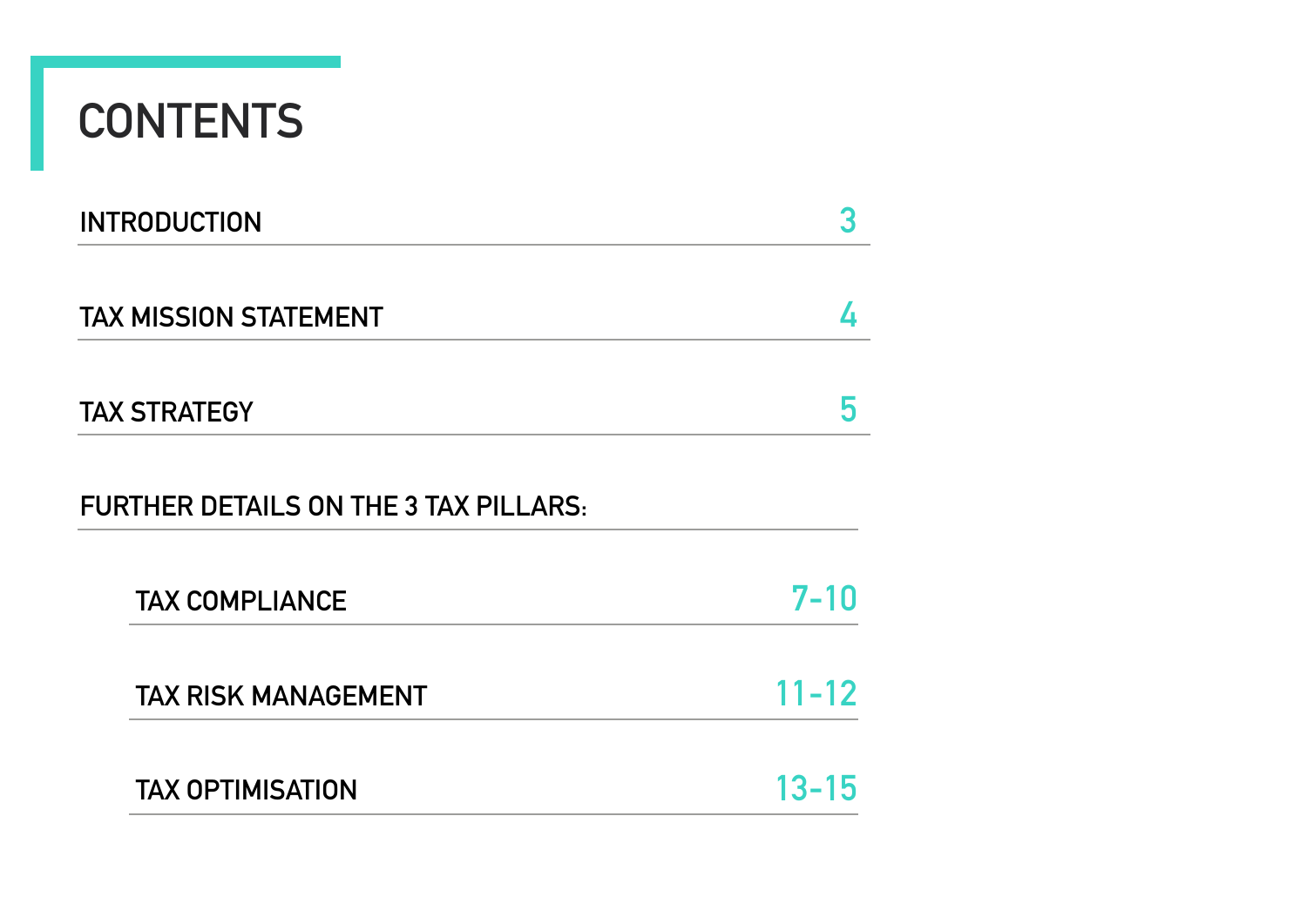## **INTRODUCTION**

**The Dentsu group operates globally in more than 145 countries in a dynamic, fast changing industry with significant M&A activity. In addition, tax legislation and regulations are continually changing all around the world, especially with the introduction of the OECD's Base Erosion and Profit Shifting ("BEPS") programme, creating more complexity and greater burdens for corporate groups.** 

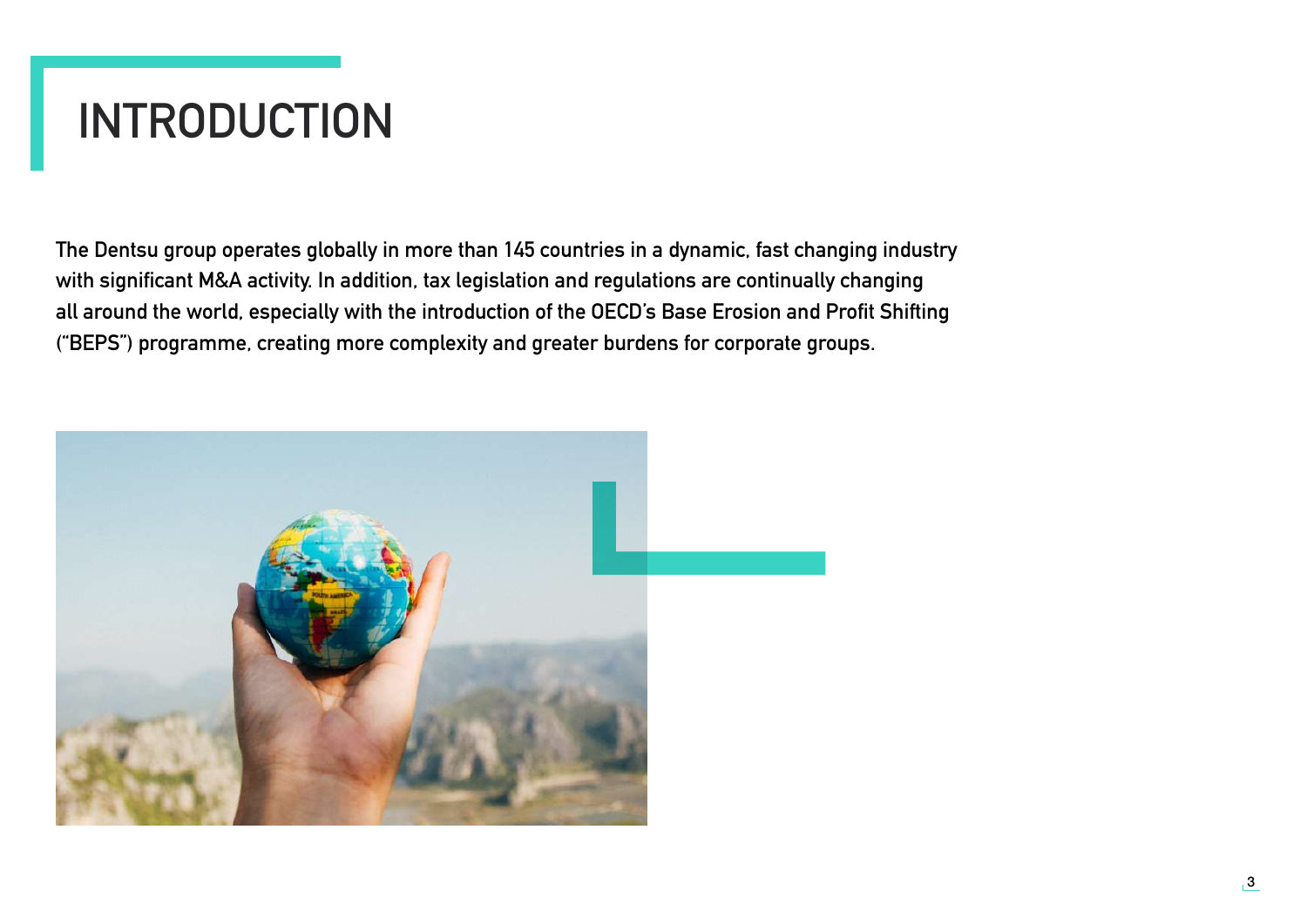### **TAX MISSION STATEMENT**

**To pay the right amount of tax at the right time in the right place whilst being consistent with our business strategy, operations, corporate values and social responsibilities, and retaining and adding value for the Group by optimising our tax position.**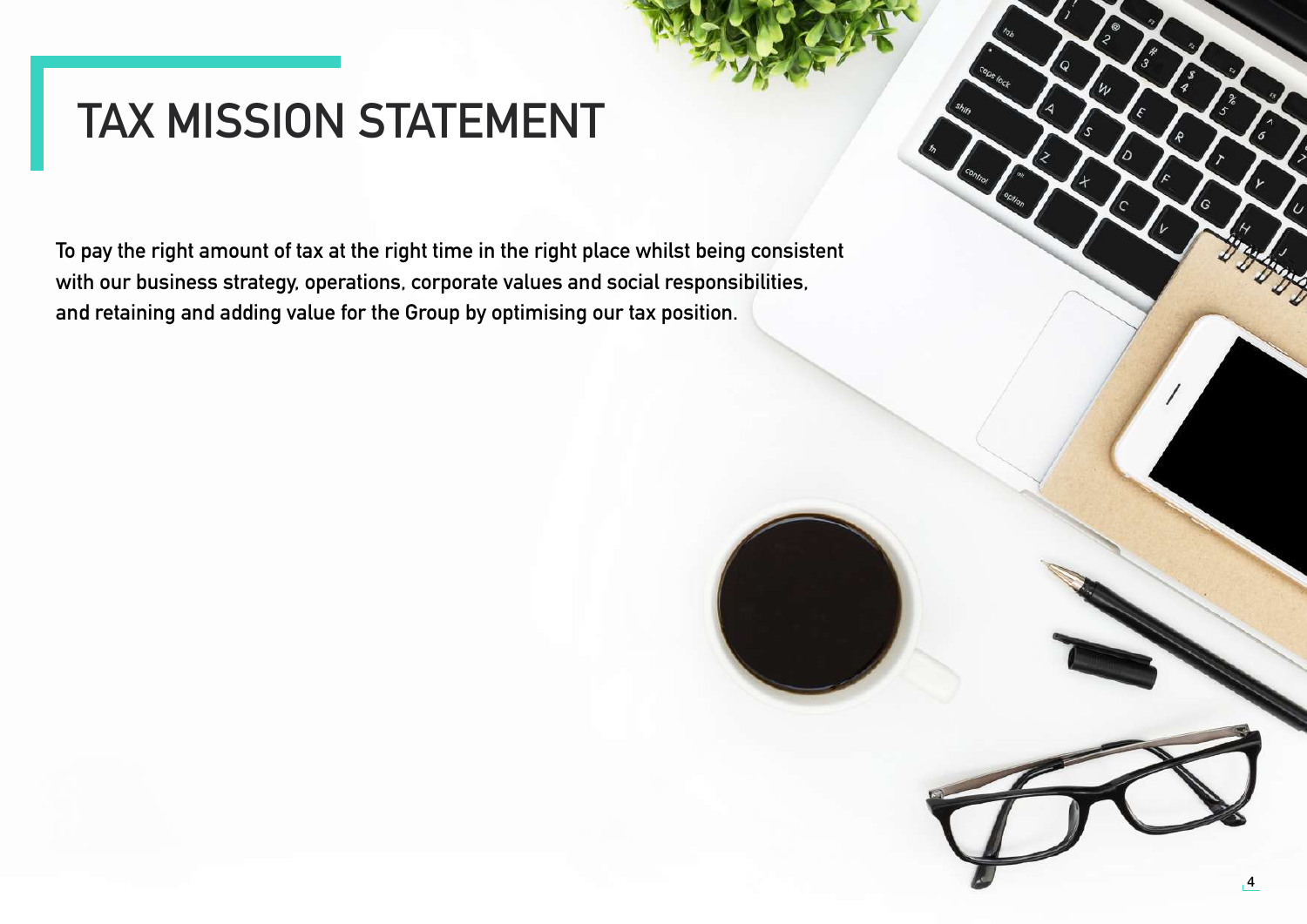## **TAX STRATEGY**

**The three pillars of our tax strategy are tax compliance, tax risk management and ensuring that we optimise the group's tax position.**

#### **TAX COMPLIANCE**

- **• We will comply with all of our statutory tax obligations, in respect of all tax filings and tax payments, in a timely manner.**
- **• We will act at all times in accordance with all applicable local tax laws and relevant international tax standards.**
- **• Our tax disclosures will be reported accurately and appropriately.**
- **• We will build honest and open working relationships with tax authorities.**

#### **TAX RISK MANAGEMENT**

- **• We will manage the tax risks associated with the rapidly changing global tax environment.**
- **• We will manage the global reputation of the group from a tax perspective, communicating with stakeholders, as necessary, to ensure that they understand the group's position.**
- **• We will ensure that all our people who manage the group's tax processes have the requisite skills and develop professionally.**

#### **TAX OPTIMISATION**

- **• We will efficiently manage the tax cost, including the Effective Tax Rate and cash taxes, as well as tax processes of our group.**
- **• Our commercial business strategy of providing a comprehensive global network that supports clients' businesses around the globe is the priority but we need to ensure that our operations are effected in as tax efficient a manner as possible.**
- **• We will work together with our commercial teams, clients and other stakeholders to ensure that our operating models are tax efficient and compliant.**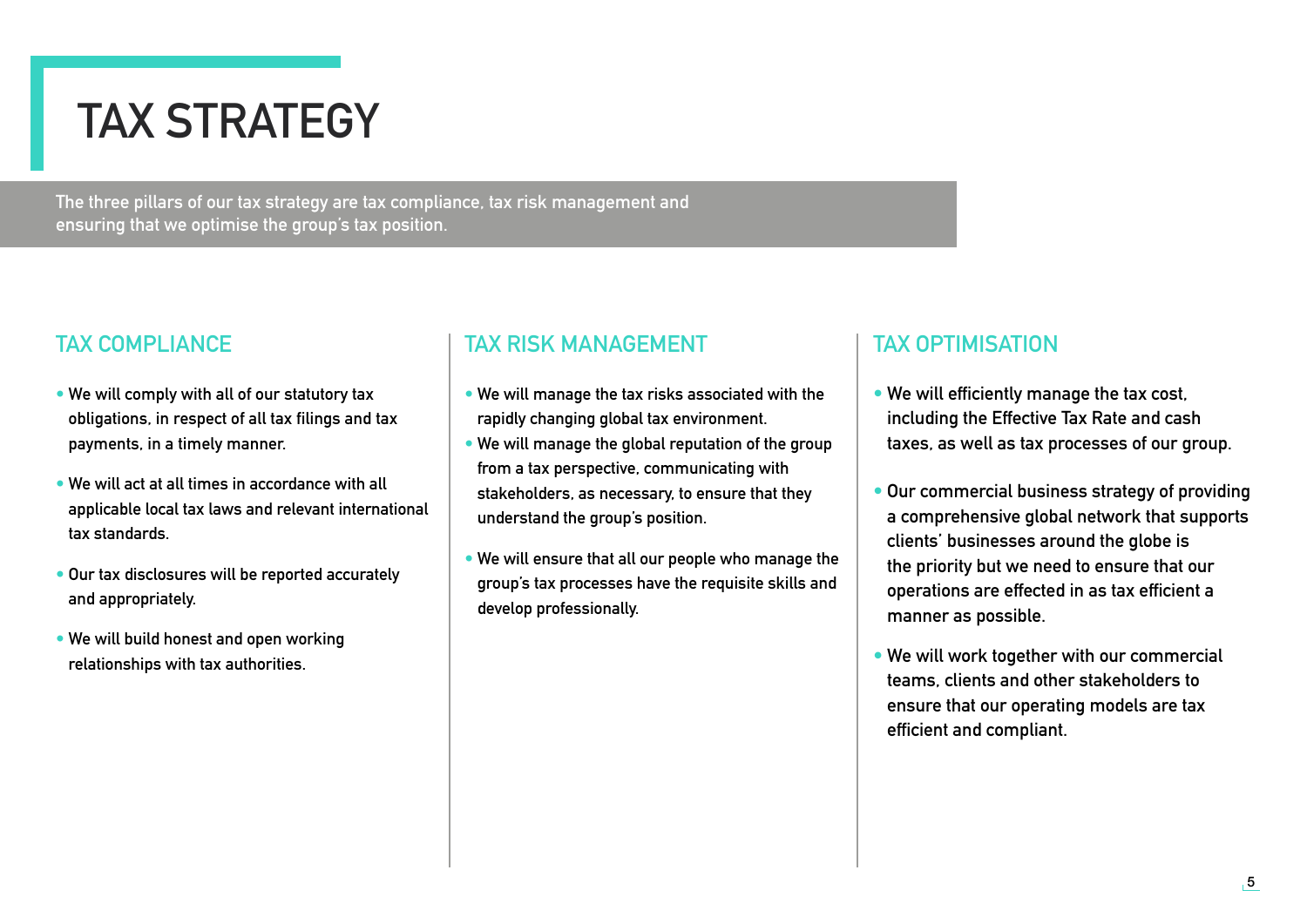# **FURTHER DETAILS ON THE 3 TAX PILLARS**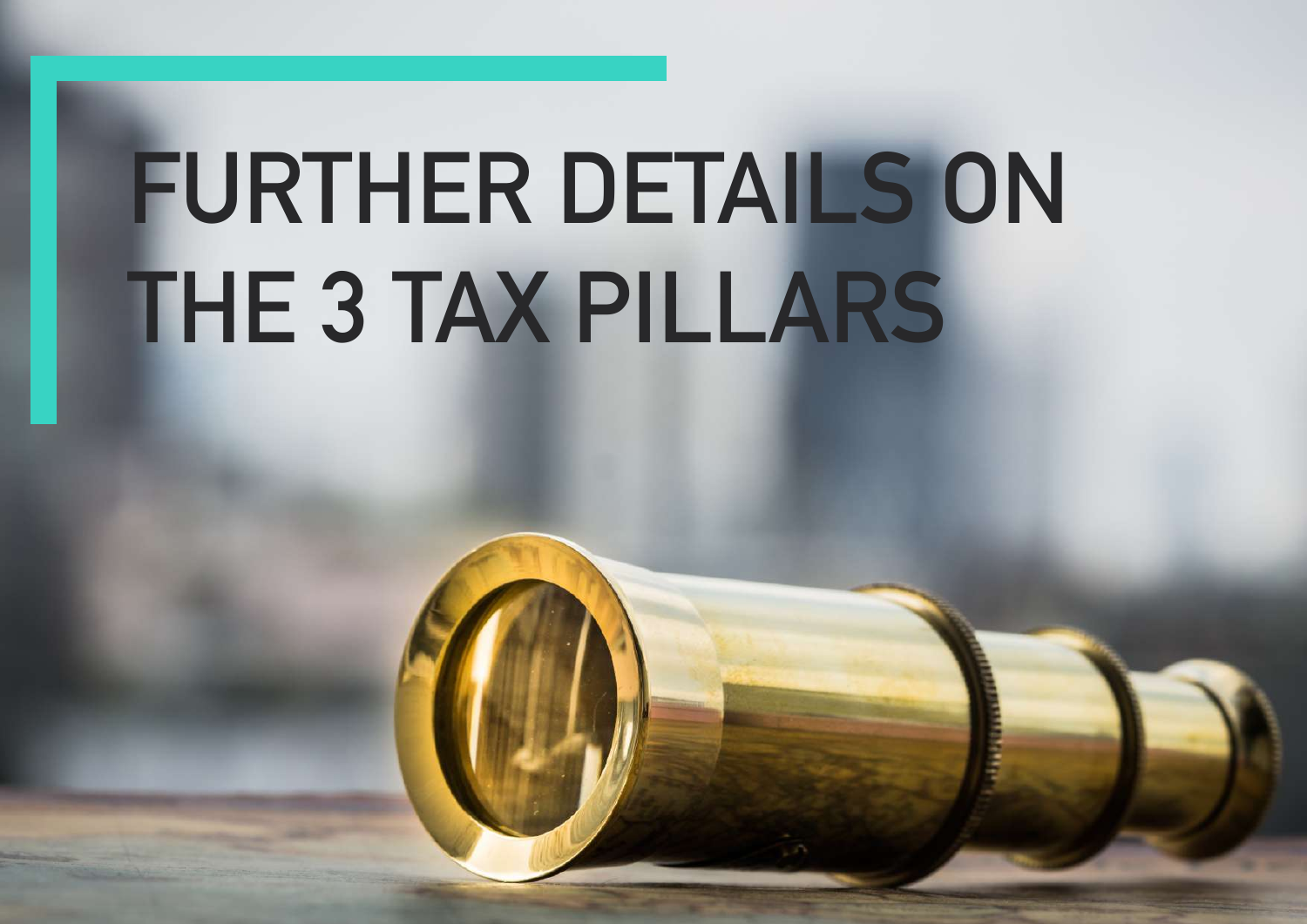**We comply with all our statutory obligations, in respect of all tax filings and tax payments, in a timely manner**

- **• We prepare and submit all required tax returns and other filings by the local statutory deadline.**
- **• We make all payments of tax, including corporation tax, employment taxes, VAT/GST and all indirect taxes, state and local taxes, stamp taxes and all other taxes, in line with local requirements.**
- **• If there are any areas of uncertainty, we take appropriate third party tax advice to reach a conclusion and, where necessary, will seek clarification with the relevant tax authority.**

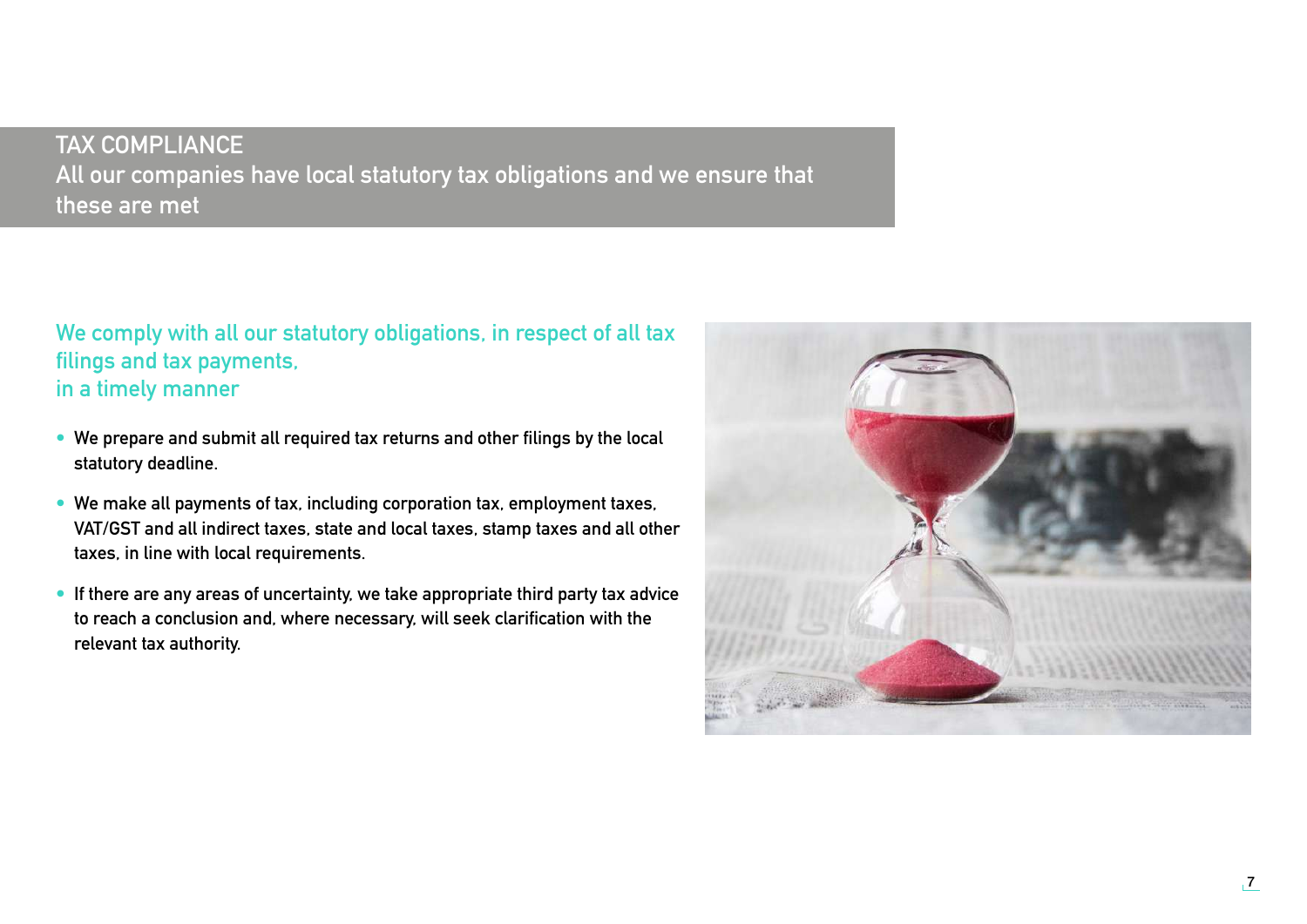#### **We act at all times in accordance with all applicable laws and relevant international standards**

- **• We take appropriate third party tax advice if there are areas of uncertainty.**
- **• Our aim is to pay the right amount of tax on the profits we make in the countries where we create the value that generates those profits.**
- **• We keep abreast of international tax developments to ensure that we are tax compliant in every country where we operate.**

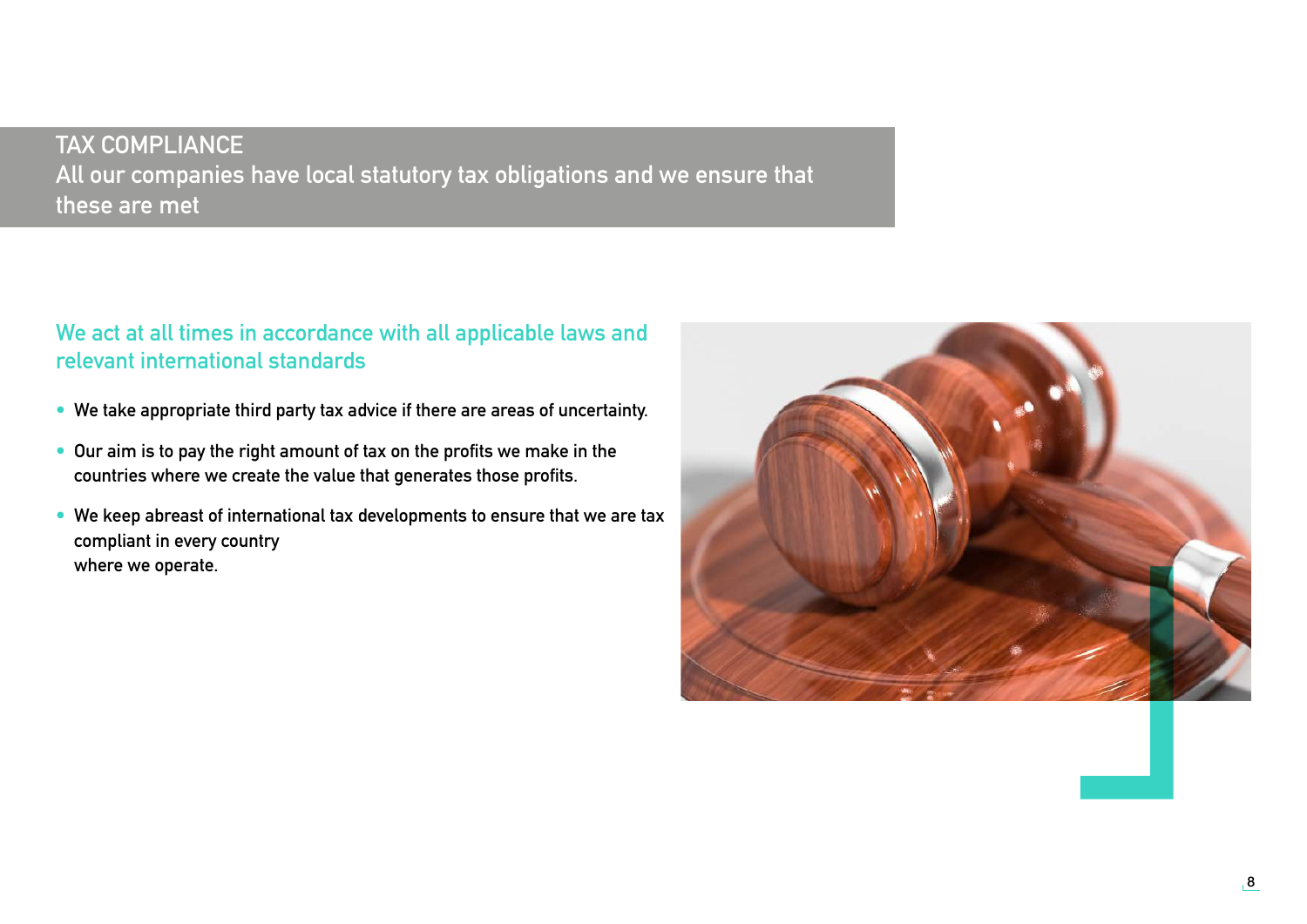#### **Our tax disclosures are reported accurately and appropriately**

- **• We report our group disclosures under International Financial Reporting Standards and all required local statutory accounts under appropriate local Generally Accepted Accounting Principles.**
- **• We ensure that our tax disclosures have sufficient detail to assist the reader in their understanding.**
- **• We have a robust tax accounting process in place with a number of internal controls to prepare our tax disclosures.**
- **• We discuss any tax accounting areas of uncertainly with our audit team on a timely basis.**

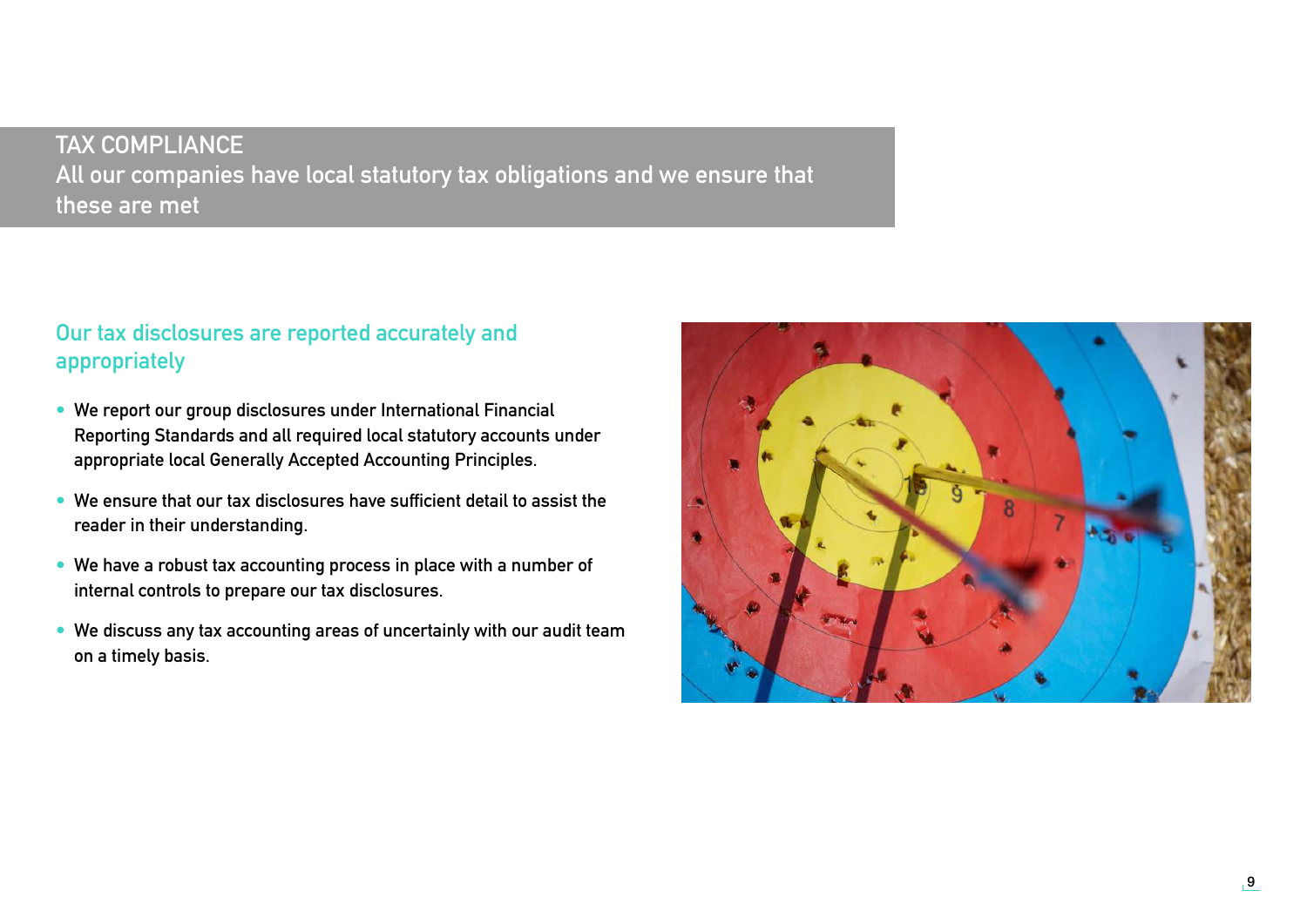#### **We will build honest and open working relationships with tax authorities**

- **• We want to agree our tax liabilities with local tax authorities in a transparent, constructive and open way.**
- **• Where appropriate (depending on the jurisdiction), we will attempt to agree any areas of uncertainty with tax authorities before submitting the relevant tax return .**
- **• In certain jurisdictions where it is appropriate and an accepted practice, we will help contribute to government consultations on tax matters within the context of shaping sustainable tax policies which are fair and balanced to all stakeholders.**

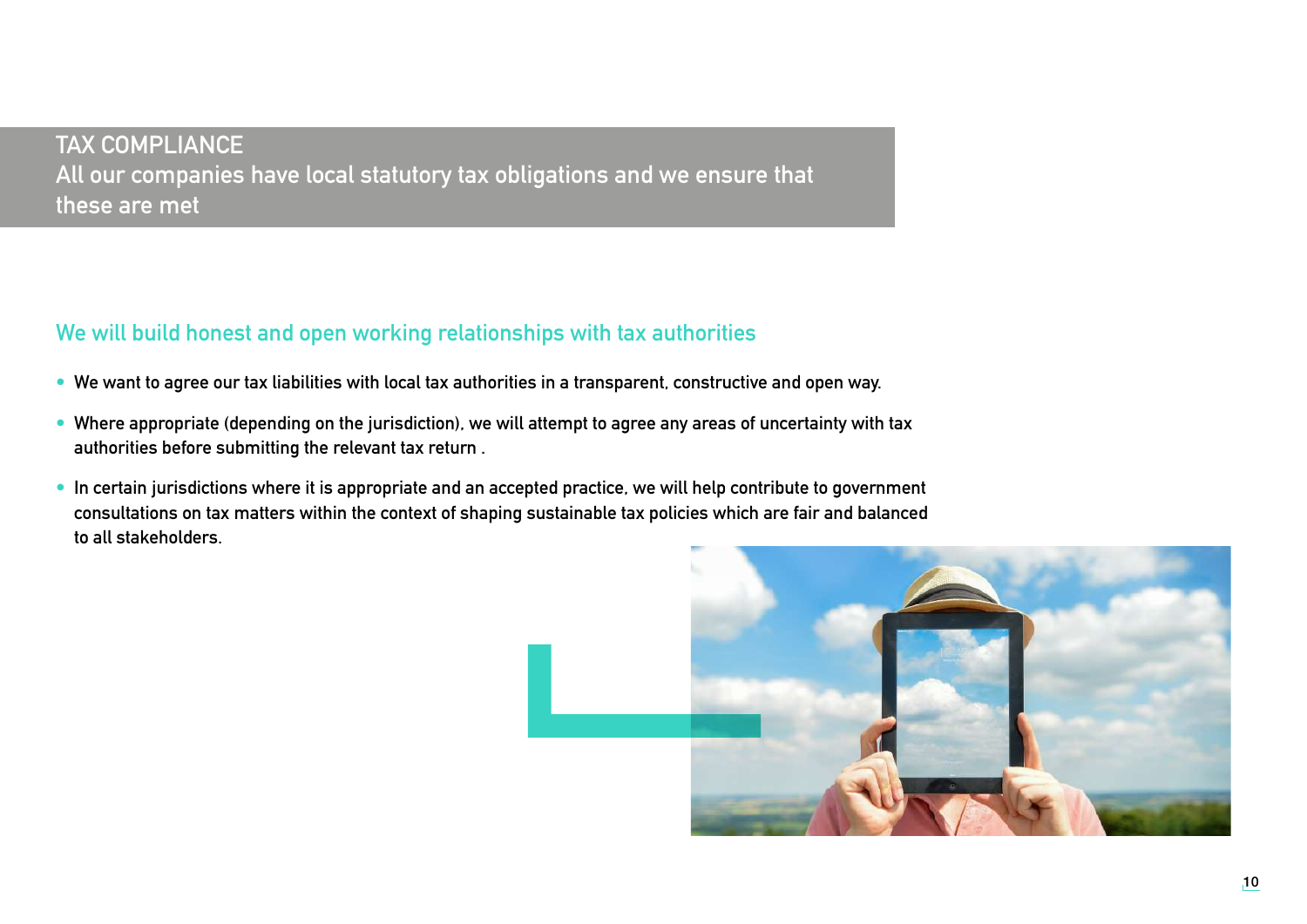#### **TAX RISK MANAGEMENT**

**Tax is a complex area for multinational groups and we supervise and manage our tax processes to ensure that we meet our statutory obligations and have no surprises**

**We will manage the tax risks associated with the rapidly changing global tax environment. We will manage the global reputation of the group from a tax perspective, communicating with stakeholders, as necessary, to ensure that they understand the group's position**

- **• We have appropriate and robust Tax and Transfer Pricing policies in place. These seek to give guidance and clarity to our in-country operations on fulfilling their tax obligations. This includes setting out the key controls to be tax compliant and minimise tax risk and any unintended tax non-compliance.**
- **• The group has well established governance processes in place to ensure that the appropriate issues are considered at all levels in respect of all tax risks, including M&A related issues.**
- **• For acquisition activity, we have embedded approval mechanisms in place, depending on the level of risk.**
- **• We ensure that there is excellent communication between the internal teams involved such that the appropriate teams are aware of their responsibilities and have full knowledge of the facts.**

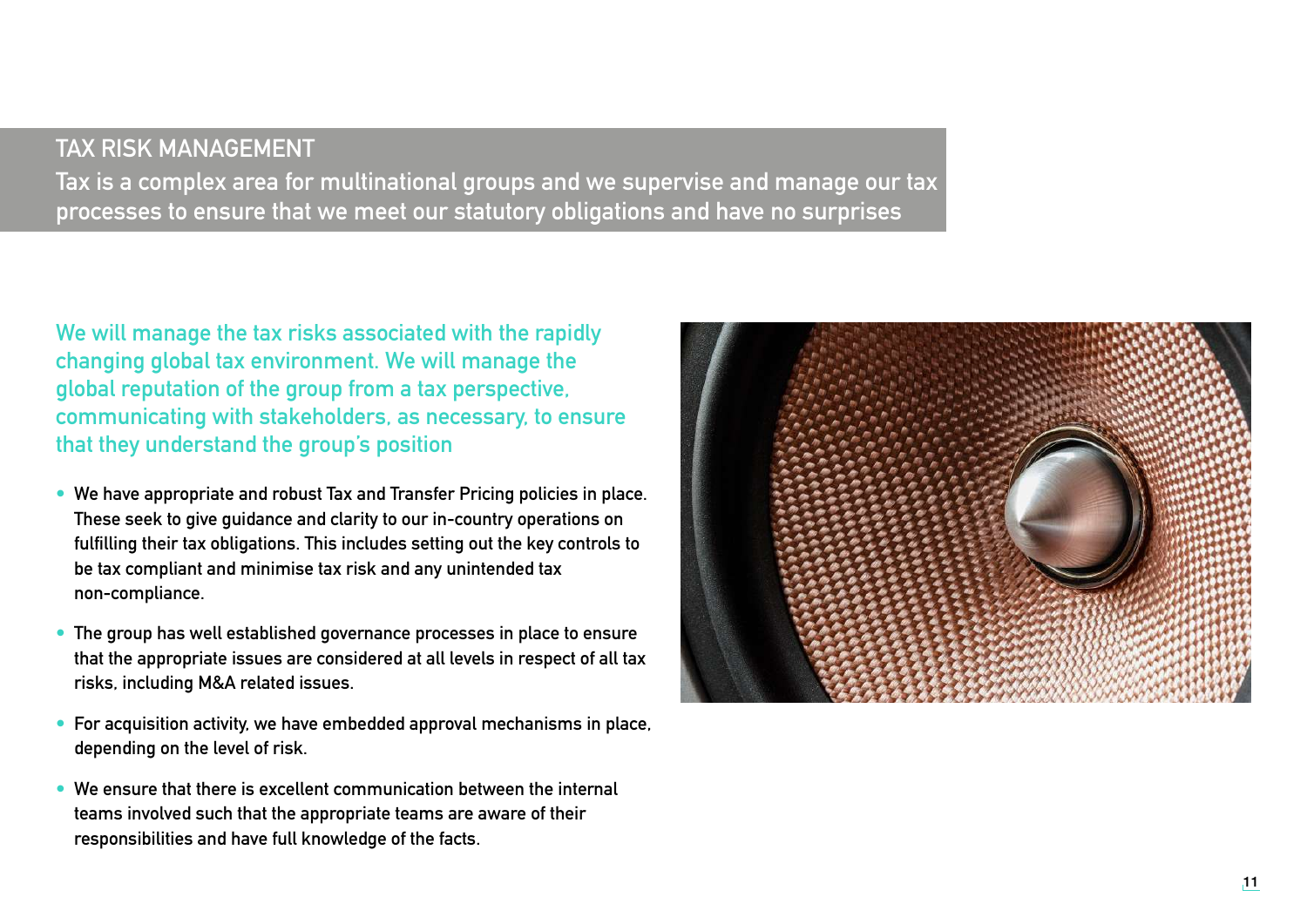#### **TAX RISK MANAGEMENT**

**Tax is a complex area for multinational groups and we supervise and manage our tax processes to ensure that we meet our statutory obligations and have no surprises**

#### **We ensure that all our people who manage the group's tax processes have the requisite skills**

- **• There is a Group Tax function based in Japan and the UK and, in addition, we have tax qualified personnel in the majority of our key markets. All of the members of the central and local tax teams have the required skills, experience and, where necessary, training to carry out their tax responsibilities.**
- **• Members of the tax team keep up to date with tax developments by attending tax update webcasts, training sessions and tax conferences.**
- **• We provide tax support and appropriate training to finance team members to carry out tax tasks in line with the Group Tax Policies. Where necessary, we take appropriate third party advice to support the business needs.**

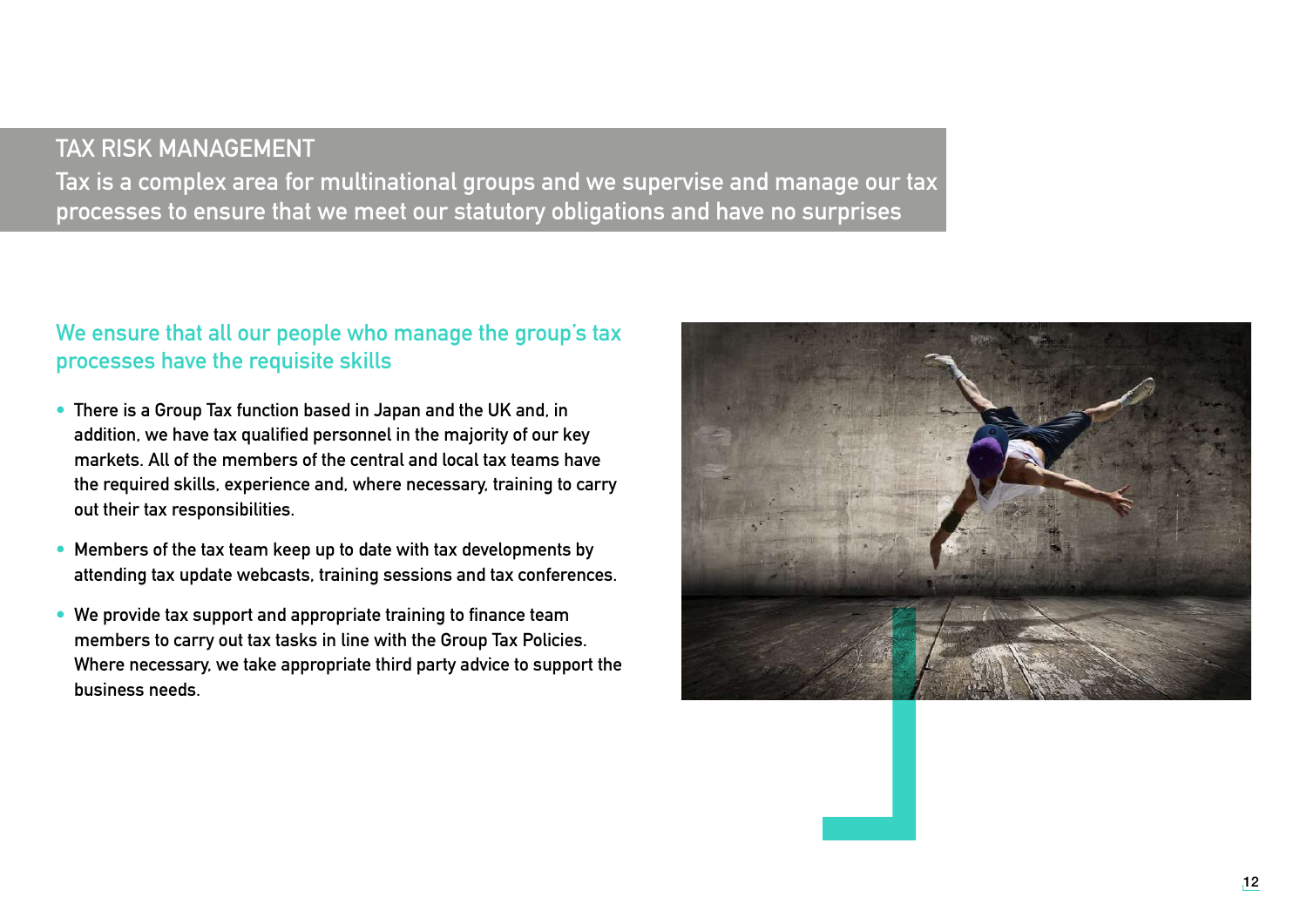#### **TAX OPTIMISATION**

**We will not seek to effect aggressive tax planning schemes; however, where there are alternative ways to effect transactions, we will choose the most tax efficient**

#### **We efficiently manage the tax cost, including the group's Effective Tax Rate and cash taxes, as well as the tax processes of our group**

- **• As far as possible, given the commercial requirements, we will ensure that the group does not carry out inefficient transactions from a tax perspective and will only carry out planning or restructuring that is legally compliant to support the needs of the business and to optimise the taxes we pay over the long term from an overall Dentsu group perspective.**
- **• We actively manage the cash position of the group. This includes the cash tax position of the group, especially making tax payments on time.**

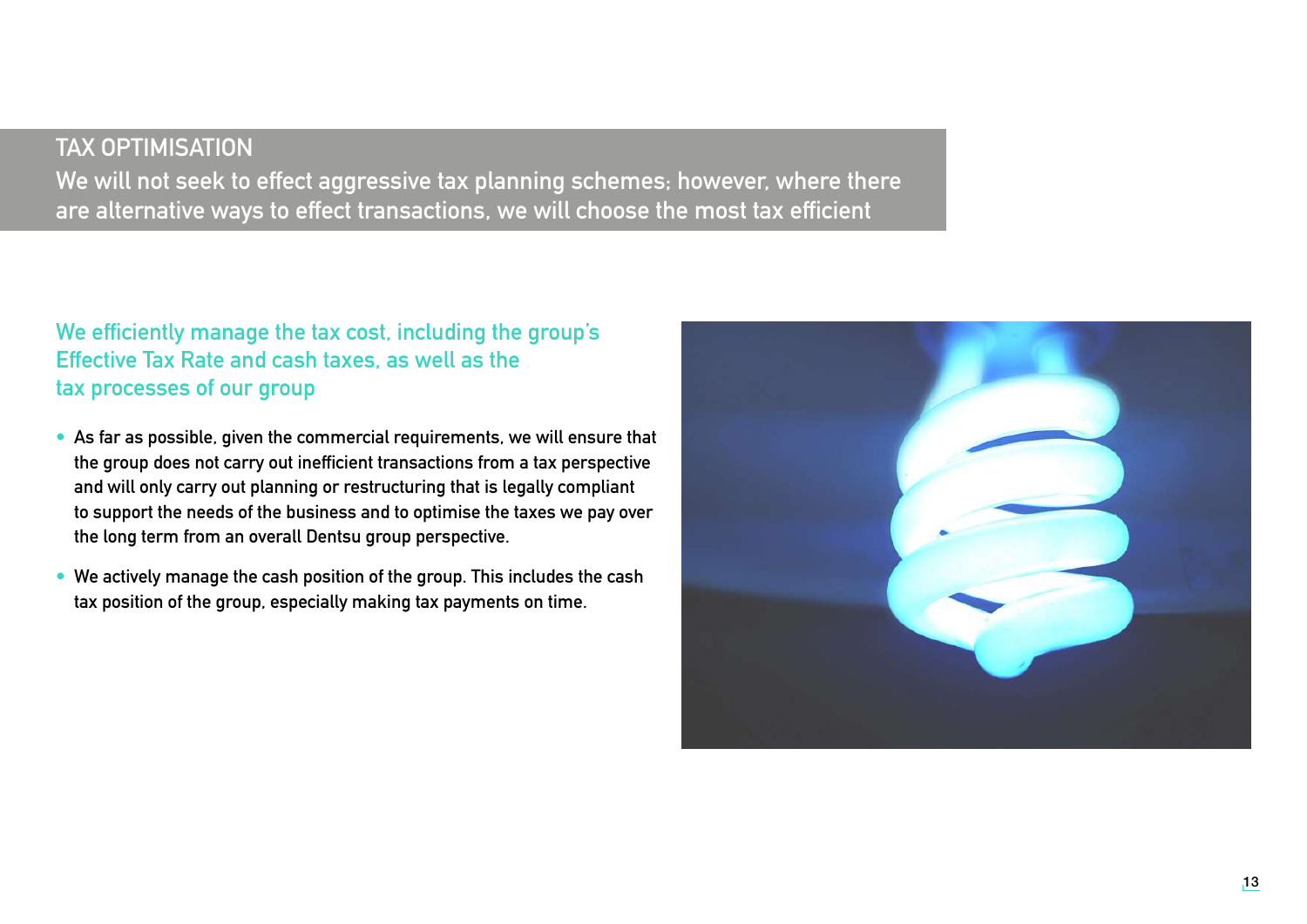#### **TAX OPTIMISATION We will not seek to effect aggressive tax planning schemes; however, where there are alternative ways to effect transactions, we will choose the most tax efficient**

**Our commercial business strategy of providing a comprehensive global network that supports clients' businesses around the globe is the priority but we need to ensure that our operations are effected in as tax efficient a manner as possible**

- **• We will only carry out planning, including restructuring and rationalisation of group entities, where there is a clear underlying commercial (non-tax) objective.**
- **• We will work with all stakeholders to understand their commercial drivers and propose the most tax-efficient ways of effecting solutions.**